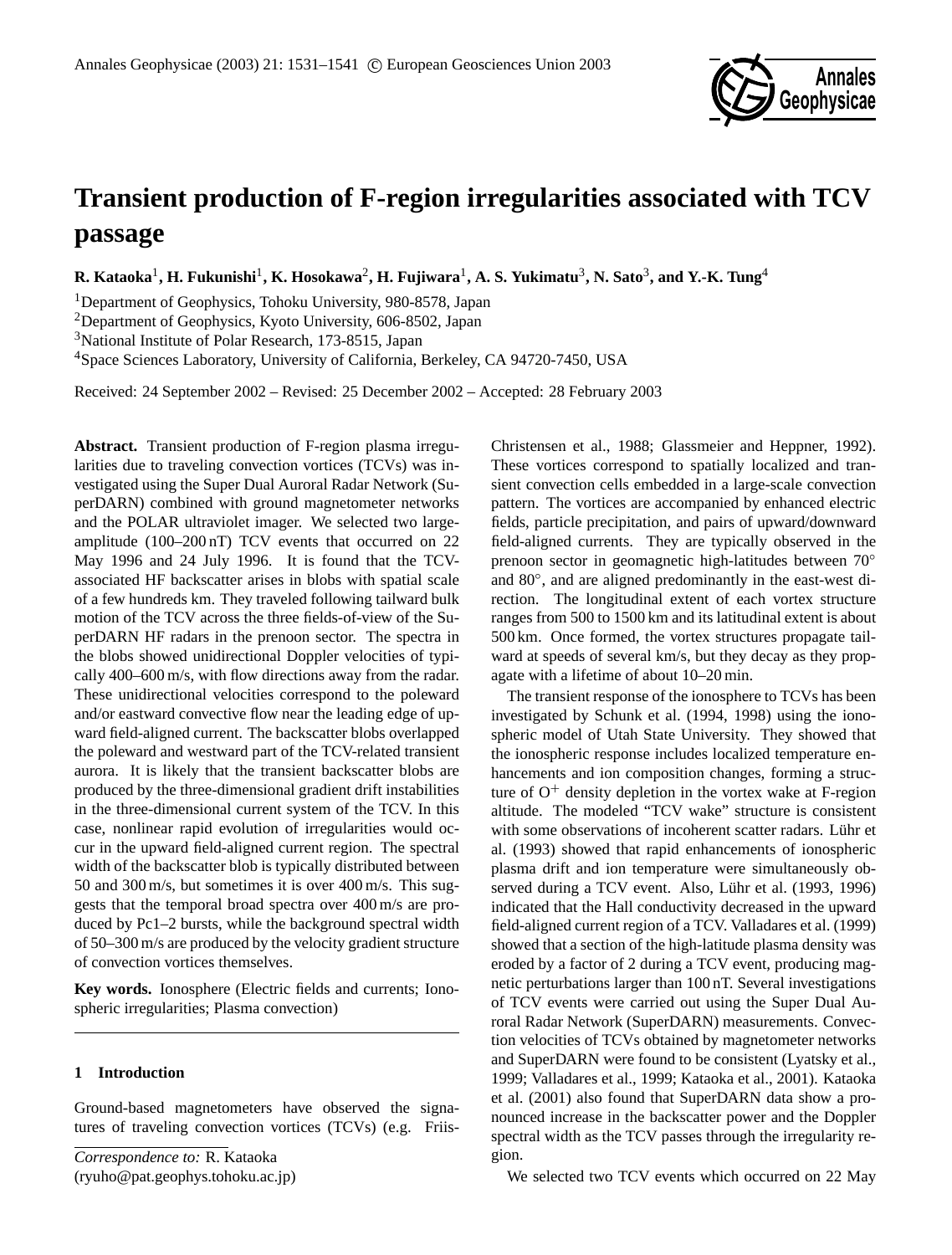and 24 July 1996. The purpose of this paper is to investigate the ionospheric response of these TCV events, focusing on the transient production of F-region plasma irregularities. We took advantage of a horizontally wide coverage of the SuperDARN, ground magnetometer networks, and the PO-LAR ultraviolet imager (UVI). The basic characteristics of the transient irregularities themselves are also investigated in detail, focusing on the spectral width of backscatter echoes observed by the SuperDARN.

# **2 Data set**

# 2.1 SuperDARN

The SuperDARN coherent HF radars are designed to employ backscatter from high-latitude field-aligned ionospheric plasma density irregularities as tracers of bulk plasma motion under the influence of the convection electric field (Greenwald et al., 1985, 1995). A number of authors demonstrated that the equatorward edge of the radar backscatter region showing broad  $(>220 \text{ m/s})$  Doppler spectral widths is coincident with the equatorward edge of the cusp particle precipitation and red line aurora region (Baker et al., 1995; Rodger et al., 1995; Yeoman et al., 1997; Milan et al., 1999). Their results allow us to employ the low-latitude edge of the broad spectral width region as a proxy for the open/closed field line boundary at the ionospheric altitudes. This has been a great advantage in monitoring the interaction between the solar wind and the magnetosphere-ionosphere coupled system. Three HF radars at Saskatoon, Kapuskasing, and Goose Bay in the Northern Hemisphere were used to observe transient backscatter regions during the intervals of selected TCV events. Each radar can be operated at specific frequencies within the range from 8 to 20 MHz, although the operating frequency is typically near 10 MHz, which corresponds to a wavelength of the scattering plasma irregularities of 15 m. During both events selected for this study, the radars were running in normal scan mode. The radar scans through 16 azimuthal beams every two minutes and the dwell time on each beam is typically 7 s. Each beam is separated into 75 range gates, 45 km in length with a distance to the first gate of 180 km.

#### 2.2 Magnetometer network

We derive equivalent convection patterns in the Northern Hemisphere from ground magnetometer data using the identical method of Kataoka et al. (2001). This method performs high-pass filtering of magnetometer data with a 30-min frequency cutoff to extract the signal of interest, and then geomagnetic vectors in the horizontal plane are rotated by 90° to provide the convection directions assuming Fukushima's theorem (Fukushima, 1969). Available magnetometer networks covering the TCV area are the Magnetometer Array for Cusp and Cleft Studies (MACCS) in Canada (Hughes and Engebretson, 1997), the Canadian Auroral Network for the OPEN Program Unified Study (CANOPUS) sites, and Greenland coastal and ice cap stations. Table 1 shows the locations and the names of the magnetometer stations used.

# 2.3 POLAR UVI

In order to investigate the effect of electron precipitation in a global view, we investigated the image data from the UVI instrument aboard the POLAR spacecraft (Torr et al., 1995). The UVI has five filters with different wavelength bands. The band used for this study is the Lyman-Birge-Hopfield long (LBHl) band in the range of 160–180 nm. The auroral brightness from the LBHl band depends mainly on the total precipitating energy flux over a wide range of precipitating electron energy (Germany et al., 1994). All images shown are integrated for 36.8 s. A line-of-sight correction, cosmic ray removal, and dayglow removal are also performed (see Chua, 2002).

# **3 Observations**

We selected two large-amplitude (100–200 nT) TCV events that occurred on 22 May 1996 and 24 July 1996, respectively in the prenoon sector under quiet geomagnetic activity conditions. The northern polar region was sunlit because these events occurred near summer solstice. The time evolution of the current systems of the TCV events on 22 May and 24 July have been described by Kataoaka et al. (2002) and Sitar et al. (1998), respectively. The solar wind origins of the 22 May and 24 July TCV events were identified as interplanetary tangential discontinuities by Kataoka et al. (2002) and Sibeck et al. (1999), respectively.

The equivalent convection velocities derived from magnetometer data are shown by arrows in Figs. 1 and 2 for the 22 May and 24 July events, respectively. Superposed color maps in the left panels are UV auroral images obtained by POLAR-UVI. The color-coded map of Doppler velocity is superposed in the right panels. Positive (negative) values represent irregularity towards (away from) the radars. The SuperDARN field-of-view is shown with solid gray lines. Localized transient backscatter regions, named as "backscatter blobs" hereafter, are marked by pink ellipses. We further marked clockwise and counterclockwise convection vortices with red and blue ellipses, respectively. We draw these ellipses subjectively to fit the observations of both magnetometers and SuperDARN. Unfortunately, the map potential analysis of Ruohoniemi and Baker (1998) and the merging velocity analysis using twin radars are not available to derive more significant information, due to a lack of extended backscatter regions. These clockwise and counterclockwise vortices are associated with upward and downward field-aligned currents (e.g. Kataoka et al., 2001).

To compare various features simultaneously, the Altitude Adjusted Corrected Geomagnetic (AACGM) coordinate system is used in this study, which is a synthesis of the corrected geomagnetic coordinate system (CGM) and the Polar Anglo-American Conjugate Experiment (PACE) geomag-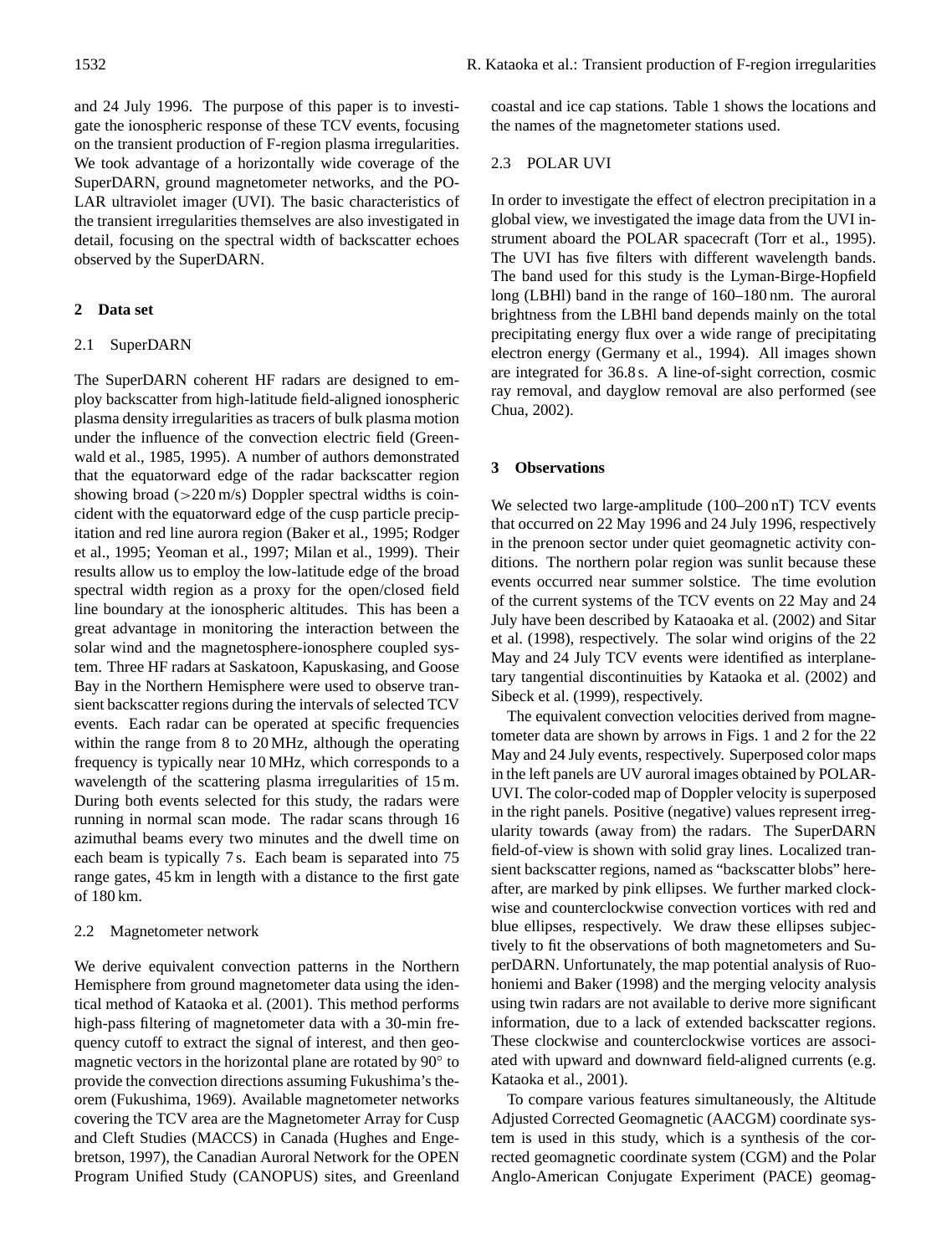

**Fig. 1.** Equivalent ionospheric convection velocities, POLAR-UVI auroral images, and SuperDARN Doppler velocities in the 24 July 1996 event. Equivalent ionospheric convection velocities derived from magnetometer data are shown by arrows (points away from circles) in the 22 May 1996 event in the polar map. Superposed color maps in the left panels are UV auroral intensity obtained by POLAR-UVI. The color-coded map of Doppler velocity is superposed in the right panels. SuperDARN field-of-view is shown with solid gray line. Red and blue ellipses indicate the subjective position of the clockwise and counterclockwise vortices, respectively. The cells of the "blob" structure are enclosed by pink ellipses. Conjugate points of the South Pole Station in Antarctica are indicated as the black circle with "SP conjugate".



**Fig. 2.** Equivalent ionospheric convection velocities, POLAR-UVI auroral images, and SuperDARN Doppler velocities in the 24 July 1996 event. The format is the same as Fig. 1.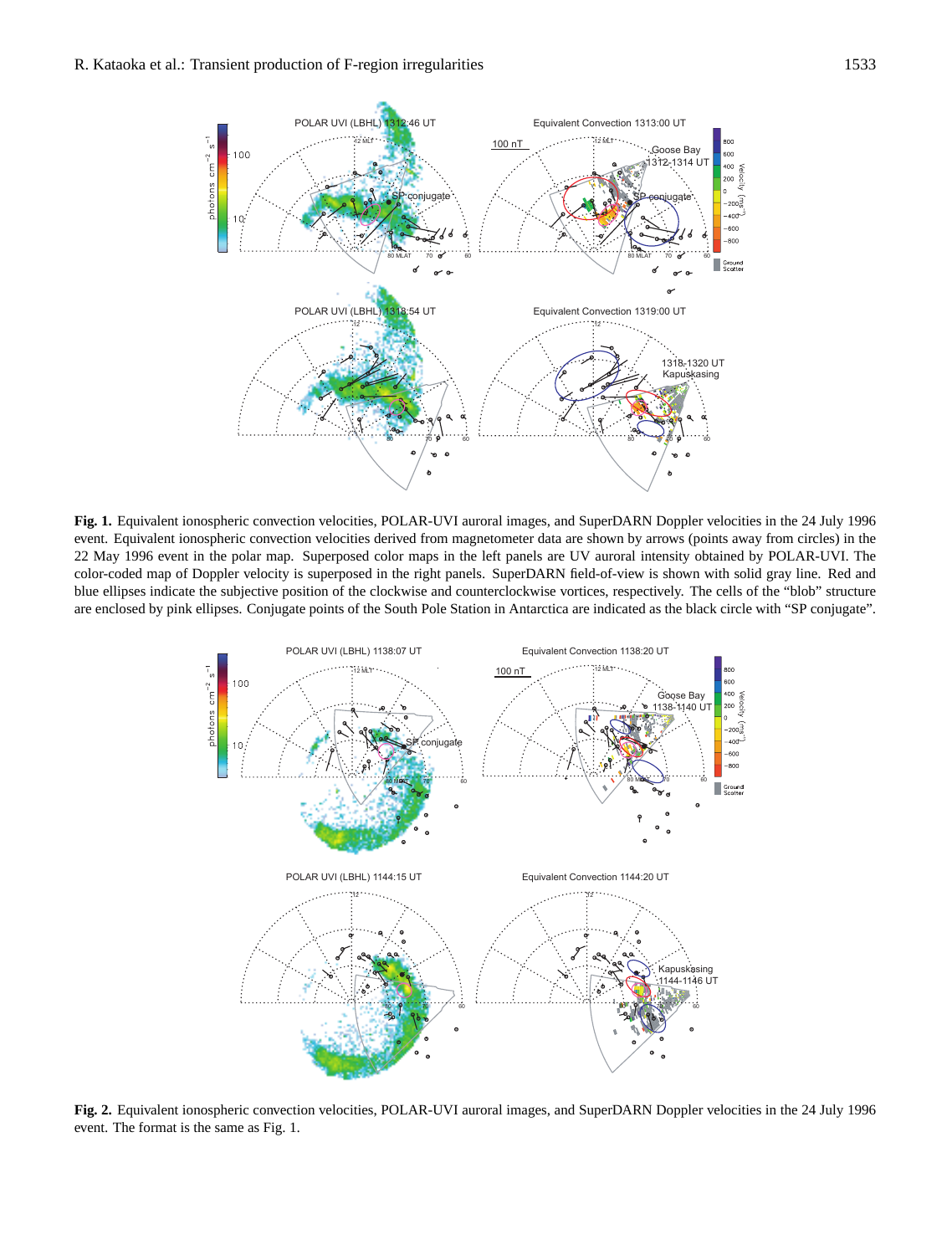| Code                | <b>Stations</b>                | <b>GLAT</b> | <b>GLON</b> | <b>MLAT</b> | <b>MLON</b> | UT-MLT |
|---------------------|--------------------------------|-------------|-------------|-------------|-------------|--------|
| <b>CANOPUS</b>      |                                |             |             |             |             |        |
| SIM                 |                                | 61.8        | 238.8       | 67.6        | 291.7       | 09:04  |
| CON                 | Fort Simpson<br>Contwoyto Lake | 65.8        | 248.8       | 73.4        | 301.7       | 08:23  |
| SMI                 | Fort Smith                     | 60.0        | 248.1       | 67.8        | 304.5       | 08:13  |
| MCM                 | Fort Mcmurray                  | 56.7        | 248.8       | 64.7        | 307.1       | 08:04  |
| RAB                 | Rabbit Lake                    | 58.2        | 256.3       | 67.5        | 317.0       | 07:27  |
| <b>TAL</b>          | Taloyoak                       | 69.5        | 266.5       | 79.2        | 328.1       | 06:47  |
| RAN                 | Rankin Inlet                   | 62.8        | 267.9       | 73.1        | 334.1       | 06:27  |
| <b>ESK</b>          | <b>Eskimo Point</b>            | 61.1        | 266.0       | 71.4        | 331.2       | 06:37  |
| <b>CHU</b>          | Fort Churchill                 | 58.8        | 265.9       | 69.2        | 331.7       | 06:35  |
| GIL                 | Gillam                         | 56.4        | 265.4       | 66.9        | 331.3       | 06:37  |
| ISL                 | <b>Island Lake</b>             | 53.9        | 265.3       | 64.5        | 331.7       | 06:35  |
| <b>PIN</b>          | Pinawa                         | 50.2        | 264.0       | 60.7        | 330.2       | 06:41  |
| <b>MACCS</b>        |                                |             |             |             |             |        |
| IG                  | Igloolik                       | 69.3        | 278.2       | 79.3        | 352.4       | 05:25  |
| GH                  | Gjoa Haven                     | 68.6        | 264.1       | 78.1        | 324.3       | 07:00  |
| RB                  | Repulse Bay                    | 66.5        | 273.8       | 76.8        | 343.9       | 05:54  |
| <b>CH</b>           | Coral Harbour                  | 64.1        | 276.8       | 74.5        | 349.8       | 05:34  |
| CD                  | Cape Dorset                    | 64.2        | 283.4       | 74.4        | 1.5         | 04:54  |
| IQ                  | Iqaluit                        | 63.8        | 291.5       | 73.2        | 15.0        | 04:06  |
| Greenland           |                                |             |             |             |             |        |
| THL                 | Qaanaaq                        | 77.5        | 290.8       | 85.5        | 34.1        | 02:52  |
| SVS                 | Savissivik                     | 76.0        | 294.9       | 83.8        | 36.3        | 02:42  |
| <b>UPN</b>          | Upernavik                      | 72.8        | 303.9       | 79.6        | 42.3        | 02:15  |
| <b>UMQ</b>          | Ummannaq                       | 70.7        | 307.9       | 77.1        | 44.2        | 02:06  |
| <b>GDH</b>          | Qeqertarsuaq                   | 69.3        | 306.5       | 76.0        | 40.5        | 02:22  |
| <b>STF</b>          | Kangerlussuaq                  | 67.0        | 309.3       | 73.3        | 41.8        | 02:16  |
| <b>SKT</b>          | Maniitsoq                      | 65.4        | 307.1       | 72.2        | 38.0        | 02:33  |
| <b>FHB</b>          | Paamiut                        | 62.0        | 310.3       | 68.2        | 39.7        | 02:25  |
| <b>NAQ</b>          | Narsarsuaq                     | 61.2        | 314.6       | 66.5        | 43.9        | 02:05  |
| <b>MCN</b>          | MAGIC-1 North                  | 73.9        | 322.4       | 77.5        | 65.7        | 00:22  |
| MCG                 | MAGIC-1 GISP                   | 72.6        | 321.6       | 76.4        | 62.3        | 00:39  |
| <b>MCW</b>          | MAGIC-1 West                   | 72.0        | 317.4       | 76.6        | 57.1        | 01:04  |
| <b>NRD</b>          | Nord                           | 81.6        | 343.3       | 80.9        | 106.5       | 21:13  |
| <b>DMH</b>          | Danmarkshavn                   | 76.8        | 341.4       | 77.3        | 87.6        | 22:35  |
| <b>DNB</b>          | Daneborg                       | 74.3        | 339.8       | 75.2        | 80.8        | 23:06  |
| SCO                 | Ittoqqortoormiit               | 70.5        | 338.0       | 71.7        | 73.5        | 23:41  |
| AMK                 | Tasiilaq                       | 65.6        | 322.4       | 69.4        | 54.8        | 01:14  |
| Southern Hemisphere |                                |             |             |             |             |        |
| <b>SP</b>           | South Pole                     | $-90.0$     | 0.0         | $-73.9$     | 18.9        | 03:35  |

**Table 1.** Geographic and geomagnetic coordinates of magnetometer stations

netic coordinate system (Baker and Wing, 1989). Magnetic local time (MLT) and magnetic latitude in AACGM coordinate system (MLAT) are used to describe the position of the longitudinal and latitudinal direction, respectively. The assumed altitudes are 100, 120, and 400 km for equivalent convection, POLAR-UVI, and SuperDARN, respectively. The UVI instrument has a wobble and this affects the resolution of the image in the directions of the wobble (roughly 10 pixels). In the 22 May 1996 images, the wobble is roughly in the 15 MLT–3 MLT direction. In the 24 July 1996 images, the wobble is roughly in the 11 MLT–23 MLT direction. Note that the wobble effect does not affect our results and discussions.

It is found that the TCVs are accompanied by localized

HF radar backscatter blobs in the sunlit Northern Hemisphere. The backscatter blobs convected along with the tailward bulk motion of TCVs across the three fields-of-view of HF radars for ten minutes. At 13:12–13:14 UT on 22 May 1996, the backscatter blob first appeared in the 10–12 MLT and 75–85 MLAT sector in the field-of-view of the Goose Bay radar, as shown in the top panels of Fig. 1. At 13:18– 13:20 UT, the backscatter blob reached to the 7–9 MLT and 74–77 MLAT sector in the field-of-view of the Kapuskasing radar, as shown in the bottom panels of Fig. 1. At 11:38– 11:40 UT on 24 July 1996, transient irregularities appeared first in the 7–9 MLT and 75–80 MLAT sector in the fieldof-view of the Goose Bay radar, as shown in the top panels of Fig. 2. At 11:44–11:46 UT, the backscatter blob reached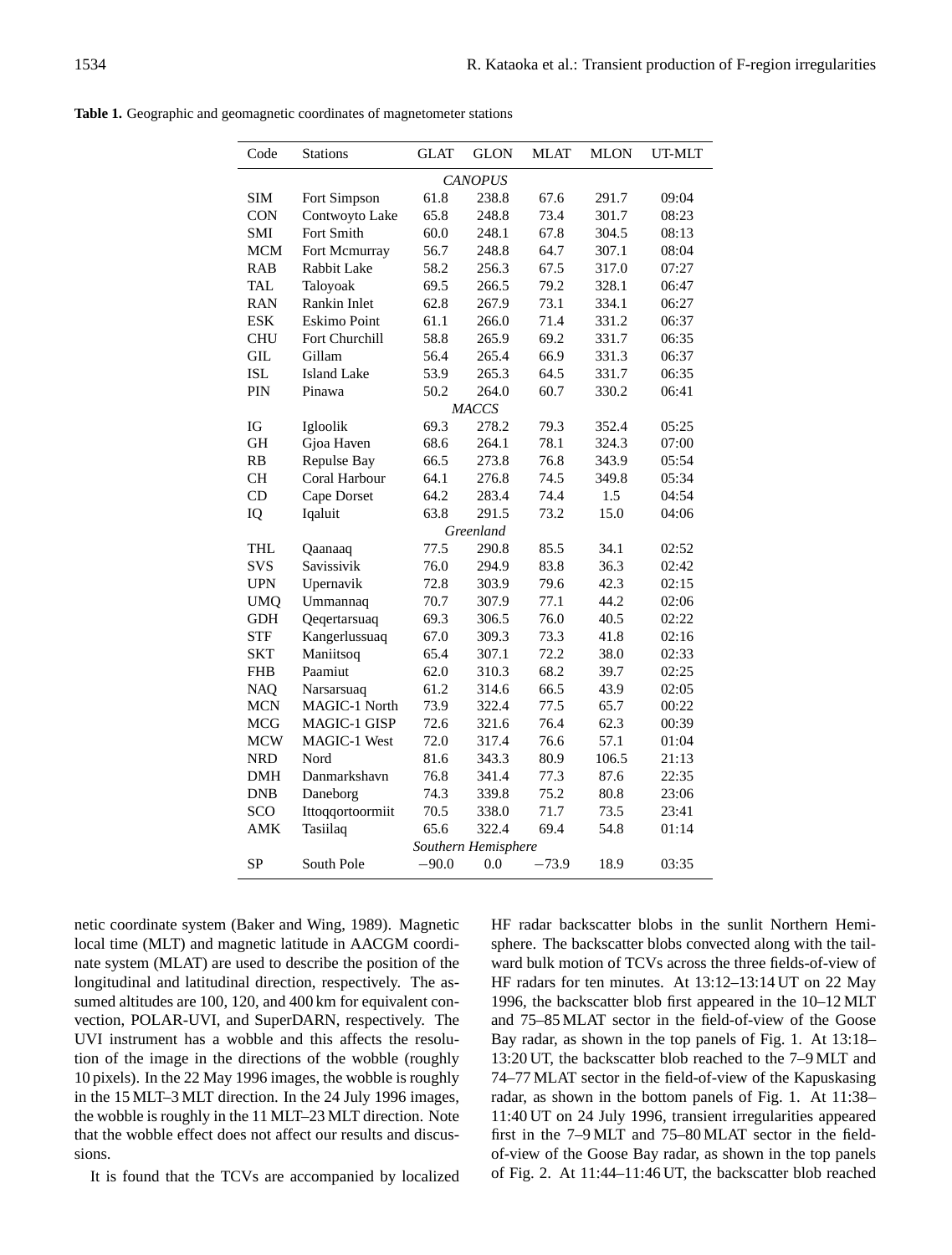

**Fig. 3.** Histograms of the number of beam-range cells for spectral width **(a, b)**, Doppler line-of-sight velocity within the TCV-related backscatter region **(c, d)**, and multi-peaked spectral events and extremely broad spectral width events **(e, f)**. Percentages of the multi-peaked spectra are superposed with solid lines and circles in the top panels. Sample duration is 13:12–13:22 UT for the 22 May event, and 11:36– 11:54 UT for the 24 July event, respectively.

to the 5–7 MLT and 74–77 MLAT sector in the field-of-view of the Kapuskasing radar as shown in the bottom panels of Fig. 2. After these periods, the backscatter blobs decayed in the field-of-view of the Saskatoon radar (not shown). These backscatter blobs are located near the leading edge of the upward field-aligned current.

Transient UV auroral enhancements appeared related to the passage of the TCV current system in both events. In the 22 May event, transient UV auroral enhancements appeared around noon at 13:12:46 UT and moved westward (to the 8– 10 MLT sector) in the next frame at 13:18:54 UT (Fig. 1). In the 24 July event, transient UV auroral enhancements appeared around the 10 MLT meridian at 11:38:07 UT and moved westward to the 7–10 MLT sector in the next frame at 11:44:15 UT (Fig. 2). It is clearly shown in Figs. 1 and 2 that auroral enhancements are relatively strong in the vortex connected to the upward field-aligned current. The backscatter blobs overlapped the poleward and westward side of these transient aurora, as shown by pink ellipses in Figs. 1 and 2.

### **4 Spectral characteristics**

We have investigated the spectral characteristics of the backscatter blobs associated with the TCVs. As shown in Fig. 3, we have constructed the histograms of the number of radar beam-range cells for the ranges of Doppler line-ofsight velocities and spectral widths within each TCV transient backscatter blob. The time interval of the histograms is 13:12–13:22 UT for the 22 May event, and 11:36-11:54 UT for the 24 July event. Since the backscatter blobs traveled across the three fields-of-view of HF radars during both intervals, counts are added for all three radars. We used Doppler line-of-sight velocities and spectral widths derived by the FI-TACF algorithm (Villain et al., 1987; Baker et al., 1988).

As shown in Figs. 3a and b, the Doppler spectral width of the backscatter is mostly within 50–300 m/s, but sometimes it is over 400 m/s. We have checked the spectral forms of these backscatters during the TCV time interval. Although single-peaked spectra are dominate, multi-peaked spectra are found occasionally. We define the "multi-peaked spectrum"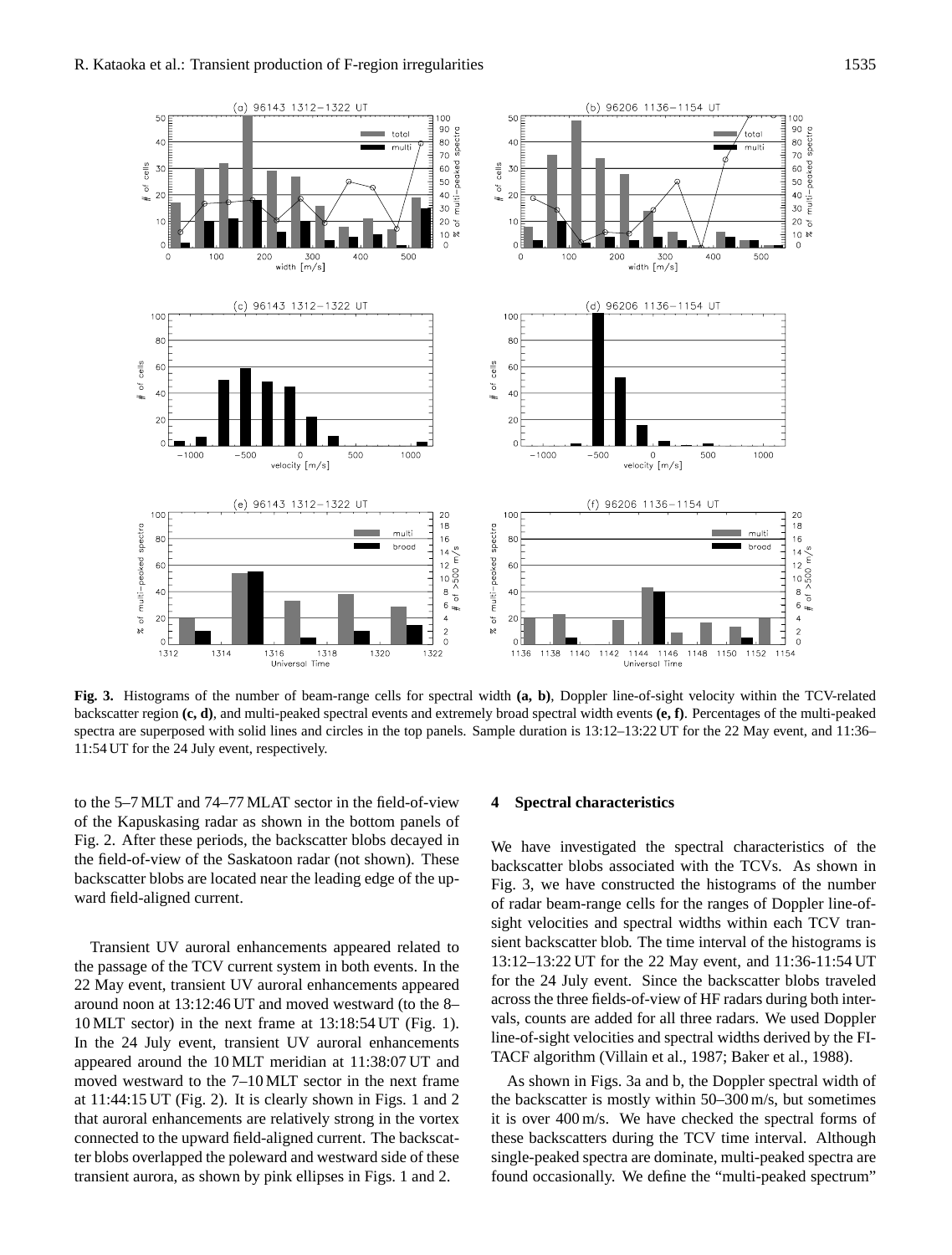as a spectrum that is composed of two (more than two in most cases) distinct peaks clearly separated from each other. Percentages of the multi-peaked spectra are superposed with open circles connected with solid lines in the top panels. Note that the percentage of the multi-peaked spectral occurrence is significantly enhanced up to 80–100% in the period of extremely broad  $(>400 \text{ m/s})$  spectral widths. Figures 3c and d show that line-of-sight velocities are almost unidirectional, mostly distributed around 400–600 m/s, with flow directions away from the radar for this period. Figures 3e and f show the time evolution of multi-peaked spectra and extremely broad spectral widths. These multi-peaked spectra and extremely broad spectral widths are found to be observed for the single scan periods of 13:14–13:16 UT for the 22 May event and 11:44–11:46 UT for the 24 July event.

Shown in the left panels of Figs. 4a and b are selfnormalized Doppler spectra from the representative radar cells of extremely broad spectral widths during the scan periods of 13:14–13:16 UT for 22 May event and 11:44– 11:46 UT for 24 July event, respectively. Spectral widths derived by the FITACF analysis are also shown in individual Doppler spectra, with a color scale displayed on the right. In the right panels of Figs. 4a and b, the backscatter power and spectral width are color-coded in the polar map for the same scan period. The field-of-view of the radar is shown by solid lines. We found from Figs. 4a and b that most of these spectral forms are deformed from the simple Gaussian or Lorenzian curve and have several peaks, particularly in higher latitudes, although single-peaked spectra similar to the simple Gaussian or Lorenzian curve are rather common in other scan times. The amplitudes of these multi-peaked spectra are large compared with those of noise spectra. These multi-peaked spectra could cause the FITACF algorithm to overestimate the values the of spectral width (see Andre et al., 1999).

#### **5 Discussion**

## 5.1 Generation mechanism of the TCV-related backscatter blobs

The plasma instability is a key process in producing ionospheric plasma irregularities necessary for HF radar backscatter. Here, we investigate what kind of instability process can occur inside the transient backscatter blobs. First, let us discuss the unidirectional line-of-sight Doppler velocity distribution in Fig. 3, which may suggest that the plasma flow direction controls the growth of the instability. Since the gradient drift instability (GDI) occurs when the direction of the plasma drift is parallel to the background density gradient, this instability would be the most plausible candidate for the generation of irregularities inside the blobs. Note that plasma velocity inside the blob is predominantly away from the radar. Combining two-dimensional patterns of convection velocities obtained by magnetometers, the velocity vectors should be directed poleward and/or eastward. In that case, the background density gradient vector must be

directed poleward and/or eastward. According to the IRI-90 model (Bilitza, 1990), the background density gradient produced by a sunlit effect is directed nearly eastward (with an increase of  $\sim$ 0.2 × 10<sup>5</sup> per 2.0 MLT at 300 km altitudes) in the high-latitude prenoon sector for both events. This background density gradient alone is too small to produce GDI, as discussed below. A plausible candidate to produce localized and strong density gradient is the F-region density wake structure of the TCV. The TCV wake can produce a strong poleward density gradient in the high-latitude portion of the TCV current system. From an ionospheric simulation, Schunk et al. (1994) showed that localized temperature enhancement and electron density depression occur in the TCV wake structure when the maximum convection electric field is  $100 \text{ mV/m}$ , corresponding to a drift velocity of  $2 \text{ km/s}$ . Valladares et al. (1999) showed the signature of density depression by a factor of two at F-region altitudes during a TCV event with magnetic perturbations larger than 100 nT. Both authors indicated that the  $O^+$  recombination due to strong electric field causes density depression via enhanced frictional heating (for details in the role of frictional heating, see Schunk et al., 1975).

Second, we have estimated how large an electric field or plasma flow speed is needed for a significant density depression in the TCV wake structure via  $O^+$  recombination with  $N_2$ . We use the reaction rate of  $O^+$  with  $N_2$  given by St.-Maurice and Laneville (1998) as a function of an effective temperature  $T_{eff}$  for the reaction below

$$
O^+ + N_2 \xrightarrow{k!} NO^+ + O. \tag{1}
$$

The value of  $T_{eff}$  is given by the expression,

$$
T_{eff} = \frac{m_n}{m_i + m_n} \left( \frac{m_i U^2}{3k_B} + T_i - T_n \right) + T_n,
$$
 (2)

where  $m_n$  and  $m_i$  are the masses of the neutral and ion reactants, respectively,  $k_B$  is the Boltzmann constant,  $T_i$  and  $T_n$ are the ion and neutral temperatures, respectively, and U is the magnitude of the relative velocity between ion and neutral motions. The ion temperature due to ion frictional heating above the 200 km altitude is given by (e.g. Schunk et al., 1975)

$$
T_i = T_n + \frac{m_a U^2}{3k_B},\tag{3}
$$

where  $m_a$  is the mass of the ambient gas. If we assume an ambient gas consisting of atomic oxygen, the effective temperature for O<sup>+</sup> recombination with N<sub>2</sub> is given by  $T_{eff}$  =  $T_n + 8.2 \times 10^4 U^2$ . Now we assume that any production and transport terms in the continuity equation remain in a steady state, and that the loss term alone has an effect on the density depression because of its time constant. Then we obtain an approximate relation of the density depression rate  $\alpha$  as

$$
\alpha = \frac{\delta[O^+]}{[O^+]} = (k1(T_{eff}) - k1(T_n))[N_2]\delta t, \tag{4}
$$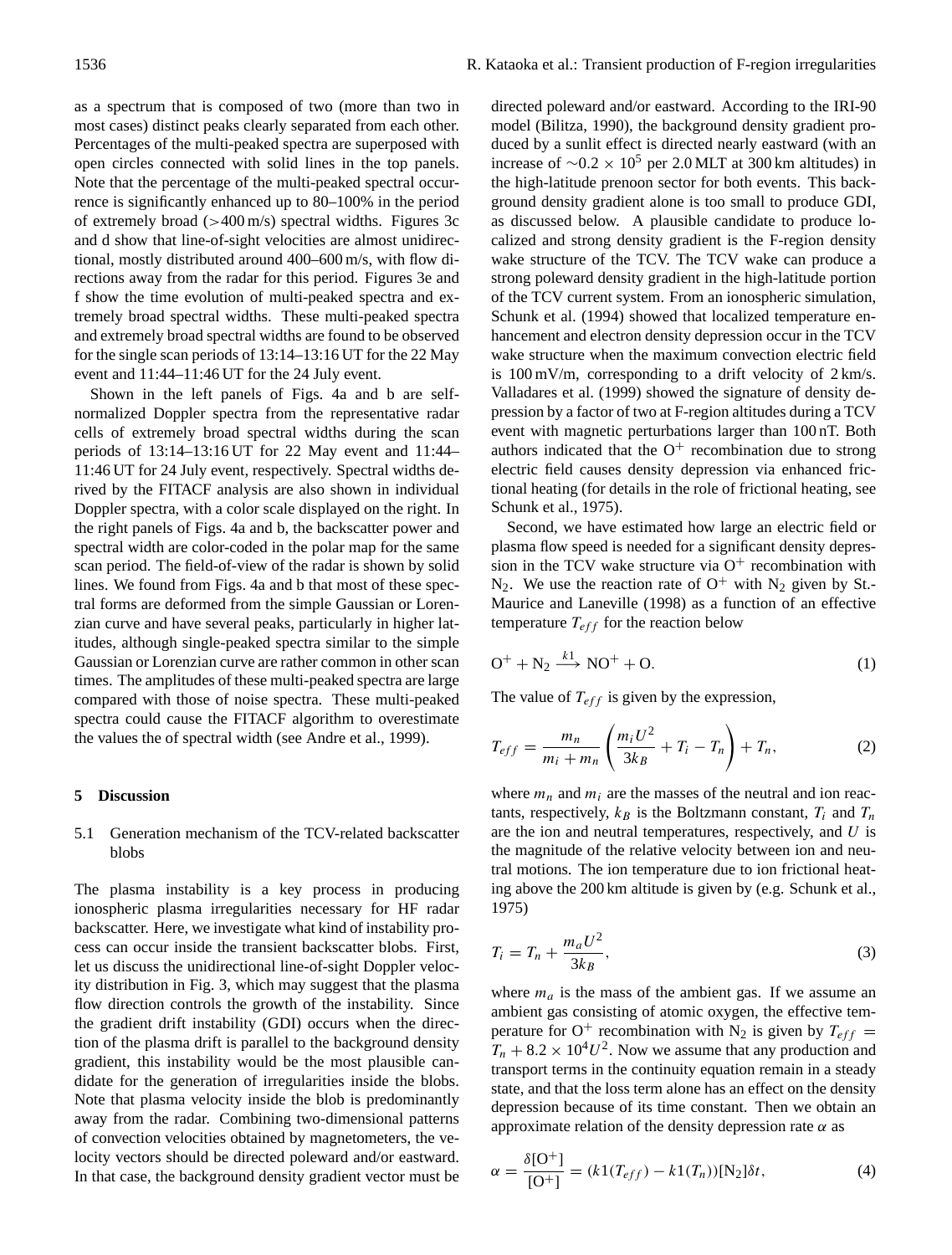

(b) July 24, 1996 Kapuskasing 1144-1146 UT



**Fig. 4.** Self-normalized Doppler spectra from the representative radar cells of extremely broad spectral widths during the periods of **(a)** 13:14–13:16 UT in the 22 May event, and **(b)** 11:44–11:46 UT in the 24 July event, respectively. Spectral widths derived by the FITACF analysis are also shown in individual Doppler spectra with a color scale displayed on the right. Right panels show the color-coded backscatter power and spectral width in the polar map for the same scan period. Selected cells are arrowed and enclosed by solid squares.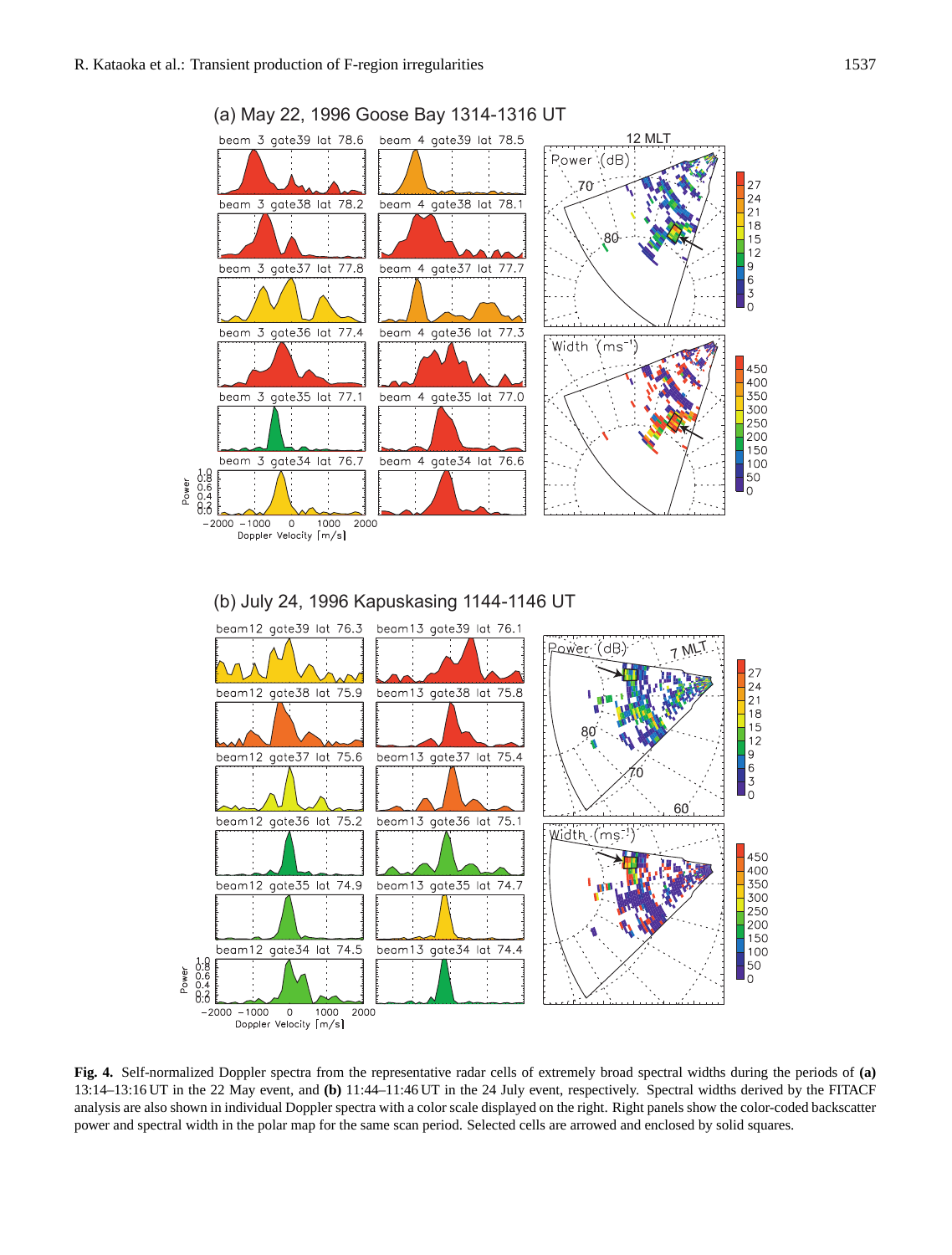

**Fig. 5.** Density depression rate (solid line) and the threshold of the GDI growth rate (dotted line) as a function of the plasma flow velocity.

where [N<sub>2</sub>], [O<sup>+</sup>], and  $\delta$ [O<sup>+</sup>] are the number density of nitrogen, oxygen ion, and its fluctuation during the time of  $\delta t$ . We choose  $\delta t = 10^2$  as a typical time for TCV transients.

The one-dimensional GDI growth rate is given by Linson and Workman (1970) as

$$
\gamma_{\text{GDI}} = \frac{U}{L},\tag{5}
$$

where  $L$  is the scale length of the plasma density gradient, i.e.  $L = n/|\nabla n|$ . We expect that the GDI growth rate would be huge because the backscatter blobs appeared with the TCV timing in both events. Such a huge growth rate allows us to use an instantaneous GDI growth rate for correct estimation; nevertheless, the history of plasma along the streamline should be considered in general (Sojka et al., 2000). In order to accomplish GDI during TCV duration, the growth rate would be larger than at least  $10^{-3}$  s<sup>-1</sup>. If we assume the created density slope has a scale of  $10^2$  km,  $U\alpha$  should be larger than  $10^{-1}$ .

We plot the density depression rate  $\alpha$  as a function of  $U$  with a solid curve in Fig. 5. We use typical values from the MSISE-90 model (Hedin, 1991) under sunlit highlatitude conditions at 300 km altitude ( $[N_2]=10^8$  cm<sup>-3</sup> and  $T_n = 800 \text{ K}$ ). A dotted line shows the threshold for the GDI to occur as explained above. It is found that the relative velocity between ion and neutral species, U, needs at least 1.7 km/s for producing GDI at this condition. Also, an effect on density depression due to convection flow less than 1.0 km/s is negligible  $\left($  < 1%). In Fig. 3, we showed that the Doppler velocity is typically distributed in the range 400– 600 m/s. It is clear from Fig. 3 that the observed flow speed is too slow to meet the criteria. It would be impossible for this one-dimensional GDI story alone to accomplish the formation of the significant TCV wake and to make the irregularities.

Now we turn to discussing other possibilities. The present study showed that the backscatter blob is located in the pole-

ward and westward part of the transient UV aurora. It is also shown in Figs. 1 and 2 that electron precipitation is relatively strong in the upward field-aligned current vortex. The localized upward current distribution around the blob may have the possibility of making the density irregularities. The current convective instability (CCI), that is the threedimensional version of GDI caused by the upward fieldaligned current (Ossakow and Chaturvedi, 1979), could elevate the growth rate significantly, compared with the one derived from the one-dimensional GDI story described above. Note that CCI occurs even under the stable condition for GDI. We further speculate that the growth rate could be rapidly enhanced via some nonlinear processes, such as a production of density irregularities due to structured electron precipitation themselves (Kelley et al., 1982), and a formation of strong background density gradient in the F-region due to transient soft-electron precipitation within the TCV current system. The observed unidirectional Doppler velocities are also explained because the motion of the irregularity region is fixed under a portion of the TCV current system, where the growth rate is maximized. From the discussion above, we conclude that the transient backscatter blob would not be produced by one-dimensional GDI process but by the three-dimensional GDI process through the nonlinear rapid evolution of instabilities in the upward field-aligned current region.

## 5.2 Spectral characteristics within the blob

We discuss the causes of multi-peaked spectral forms and large increases in spectral widths. The Doppler spectral width is a measure of the variation of electric field in both the spatial domain corresponding to the radar sampling cell (typically 45 km by 100 km in dimension) and the time domain corresponding to the radar integration time of 7 s. A large increase in the spectral width indicates that the electric field has varied rapidly in one or both of these two domains.

A possible source for making the extreme broad spectral width is Pc1–2 bursts. Recent studies (see Sato et al., 1999 and references therein) showed that Pc1 bursts are closely correlated with TCVs. Kataoka et al. (2001) also mentioned the occurrence of the pronounced increase in Doppler spectral width as seen by SuperDARN when the TCV passed through the irregularity region. Andre et al. (1999, 2000b) have evaluated the impact of time-varying electric field on the spectral width as seen by SuperDARN. Even though their story can explain how Pc1–2 bursts make transient broad spectral widths and multi-peaked spectra, there has been no report so far on the simultaneous occurrences of the Pc1–2 burst and the backscatter with broad spectral widths. In this scope, we have checked search-coil magnetometer data for both events.

Pc1–2 bursts were observed at the South Pole Station in Antarctica, the conjugate point of the backscatter region in the Northern Hemisphere (see Figs. 1 and 2). Figures 6a and b show the magnetometer data observed in the 22 May event and the 24 July event, respectively. The top panel shows the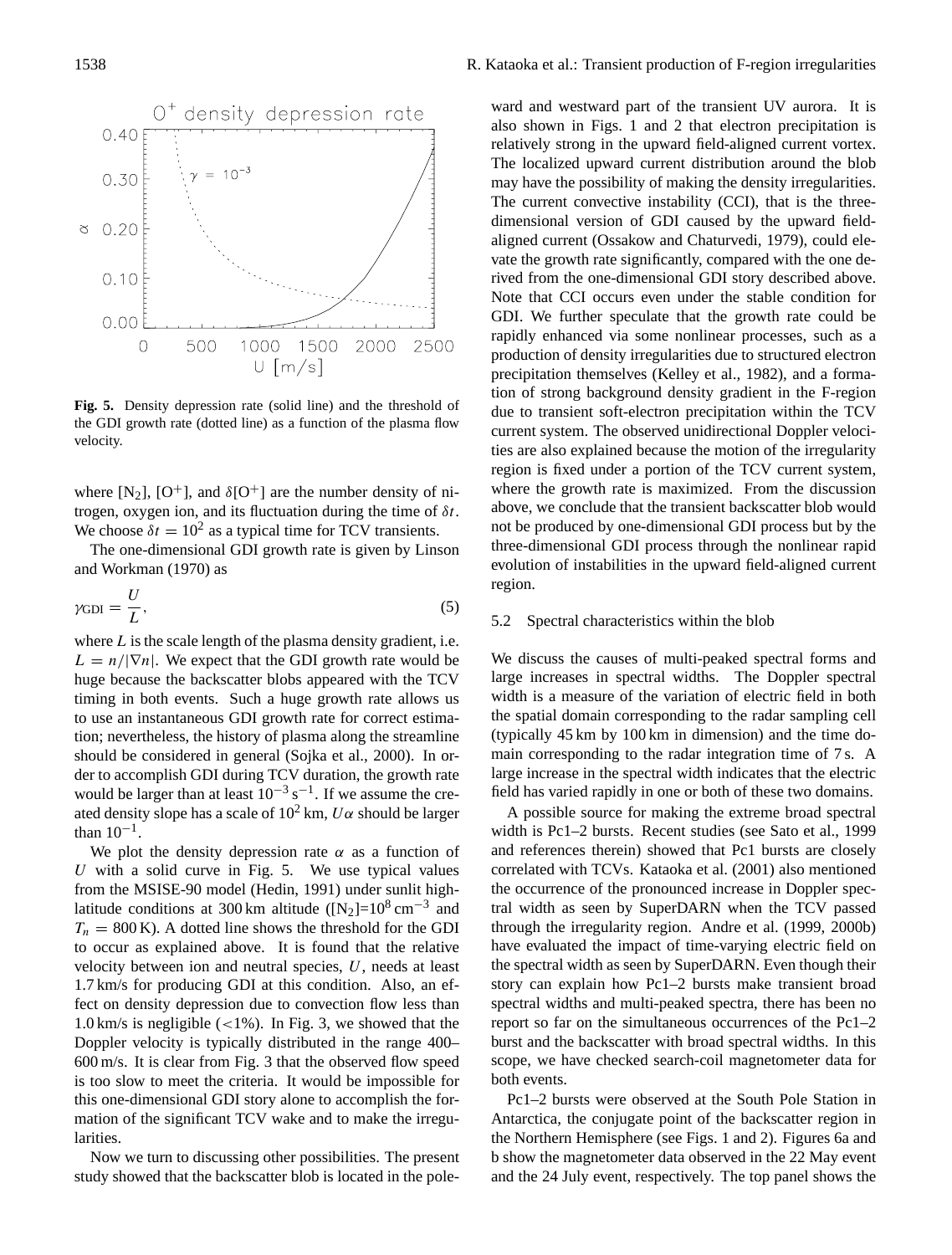

**Fig. 6.** Pc1–2 activities and magnetic impulse events observed by conjugate magnetometers. The top panels show the amplitude of the band-pass filtered time series in the Pc1–2 range (0.1–5.0 Hz) using 10 Hz sampling search-coil magnetometer data at the South Pole (SP) in Antarctica in a **(a)** 22 May event and **(b)** 24 July event, respectively. The standard deviation of  $1\sigma$  is plotted with gray horizontal lines. The bottom three panels show the three components of fluxgate magnetometer data at SP. Conjugate magnetometer data at Iqaluit (IQ) are also plotted with dotted lines. Shaded time intervals correspond to the observation period of extremely broad spectra.

amplitude of the band-pass filtered time series in the Pc1–2 range (0.1–5.0 Hz) using 10-Hz sampling search-coil magnetometer data from the South Pole Station. The standard deviation of  $1\sigma$  is plotted with a gray horizontal line for the reference of amplitude fluctuations. The bottom three panels show the three components of fluxgate magnetometer data from the South Pole Station, and the conjugate data from Iqaluit are also plotted with dotted lines to show that similar vortices passed in both hemispheres, in terms of "magnetic impulse events" (Lanzerotti et al., 1986, 1987). It is noticed that Pc1–2 activity is enhanced during the TCV passage in the intervals of 13:10–13:18 UT in Fig. 6a and 11:40– 11:46 UT in Fig. 6b. This observational result supports the story of Andre et al. (1999, 2000b). Note that the most prominent enhancements of Pc1–2 bursts at 13:16–13:17 UT in Fig. 6a and at 11:41 and 11:43 UT in Fig. 6b do not directly correspond to the occurrences of extremely broad spectral widths. This result may suggest that the backscatter regions were located at a few hundreds of km away from the South Pole conjugate point for both events.

It is interesting to note here that the distribution profiles of spectral width in Figs. 3a and b have some similarities to the histograms obtained in the low-latitude boundary layer re-

gion by Baker et al. (1995). Andre et al. (2000a) also showed from a simulation study that the spectral width in the velocity gradient region is enhanced as large as ∼250 m/s. Combining the discussion above, we conclude that the distributions of spectral width given in Figs. 3a and b, would be produced by two sources. One is the velocity gradient structure of vortices themselves, which produces gradual background distribution from 50 to 300 m/s. The other is the time-varying electric field, which enhances the spectral width more than 400 m/s when Pc1–2 burst exists.

#### **6 Summary and conclusion**

The processes of transient production of F-region plasma irregularities associated with two TCV events were investigated with the advantage of a horizontally wide coverage of SuperDARN combined with ground magnetometer networks and POLAR UVI. We found the relationship between occurrences of HF backscatter with extremely broad spectral widths as seen by SuperDARN and TCV events with Pc1–2 bursts.

It is also found that TCV-associated HF backscatter arises in localized blobs with hundred-kilometer extent. These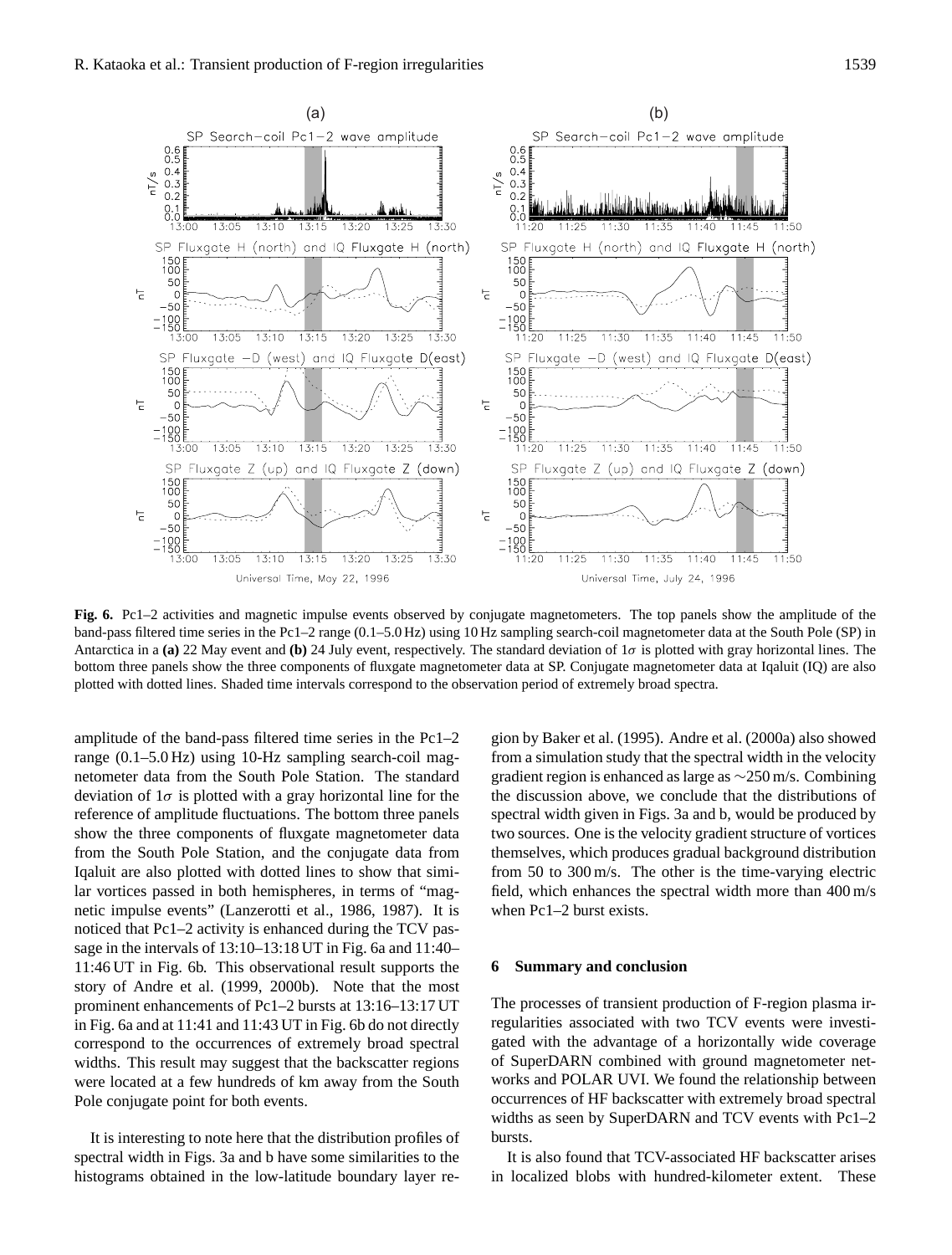blobs traveled following the tailward bulk motion of the TCVs. The flows in the blob region showed unidirectional Doppler velocities away from the radar, mostly distributed in the range of 400–600 m/s. These unidirectional velocities correspond to the poleward and/or eastward convective flow near the leading edge of the upward fieldaligned current. The backscatter blobs overlapped the poleward and westward side of the TCV-related transient aurora. The transient backscatter blob would be produced by the three-dimensional gradient drift instabilities in the threedimensional current system of the TCV via some nonlinear rapid evolutions of irregularities under the upward fieldaligned current region.

The spectral width of the backscatter blob is typically distributed from 50 to 300 m/s, but sometimes it is over 400 m/s. We interpreted the temporal broad spectra over  $400 \text{ m/s}$  as being produced by the Pc1–2 burst, and the gradual background distribution from 50 to 300 m/s as being produced by the velocity gradient structure of the vortices themselves.

*Acknowledgements.* We appreciate helpful discussions with T. Ogawa. We express our sincere thanks to all members of the SuperDARN radar, and geomagnetic field observation network teams: the Greenland chain, CANOPUS, and MACCS. We thank the PIs of Goose Bay, Kapuskasing (R. Greenwald) and Saskatoon (G. Sofko) radars. The Goose Bay and Kapuskasing radars are operated under support from NSF grant ATM-9812078 and NASA grant NAG5- 8361. Operation of the Saskatoon radar is supported by an NSERC CSP grant for the "The Canadian Component of SuperDARN". We appreciate the assistance of J. Watermann with handling the data from the Greenland magnetometer chain operated by the Danish Meteorological Institute. The Magnetometer Array on the Greenland Ice Cap (MAGIC) was established and is operated by SPRL, University of Michigan, with support from the National Science Foundation. Data for these events were kindly provided by the MAGIC-PI, C.R. Clauer. Also, thanks are extended to T. Hughes for magnetometer data from CANOPUS. The CANOPUS instrument array was constructed, maintained, and operated by the Canadian Space Agency for the Canadian scientific community. We also thank M. Engebretson for use of magnetometer data from MACCS and the search-coil magnetometer data at South Pole Station. We thank L. J. Lanzerotti for the fluxgate magnetometer data at South Pole Station. We thank G. Parks, the PI of POLAR UVI. This research is supported by the Grant-in Aid for Scientific Research (A: 11304029) from Japan Society for the Promotion of Science (JSPS).

Topical Editor M. Lester thanks C. R. Clauer and another referee for their help in evaluating this paper.

#### **References**

- Andre, R., Pinnock, M., and odger, A. S.: On the SuperDARN autocorrelation function observed in the ionospheric cusp, Geophys. Res. Lett., 22, 3353, 1999.
- Andre, R., Pinnock, M., Villain, J.-P., and Hanuise, C.: On the factor conditioning the Doppler spectral width determined from SuperDARN HF radars, International Journal of Geomagnetism and Aeronomy, 2, 77, 2000a.
- Andre, R., Pinnock, M., and Rodger, A. S.: Identification of the low-altitude cusp by Super Dual Auroral Radar Network radars:

A physical explanation for the empirically derived signature, J. Geophys. Res., 105, 27 081, 2000b.

- Baker, K. B., Greenwald, R. A., Villain, J. P., and Wind, S.: Spectral characteristics of high-frequency (HF) backscatter from high latitude ionospheric irregularities: Preliminary analysis of statistical properties, Interim Rep., RADC-TR-87-284, Rome Air Dev. Cent., Griffis Air Force Base, New York, 1988.
- Baker, K. B. and Wing, S.: A new magnetic coordinate system for conjugate studies at high-latitudes, J. Geophys. Res. 94, 9139, 1989.
- Baker, K. B., Dudeney, J. R., Greenwald, R. A., Pinnock, M., Newell, P. T., Rodger, A. S., Mattin, N., and Meng, C.-I.: HF radar signatures of the cusp and low-latitude boundary layer, J. Geophys. Res., 100, 7671, 1995.
- Bilitza, D.: International Reference Ionosphere 1990, NSSDC 90- 22, Greenbelt, Maryland, 1990.
- Chua, D. H.: Ionospheric influence on the global characteristics of electron precipitation during auroral substorms, Ph. D. thesis, University of Washington at Seattle, Seattle, WA, 2002.
- Friis-Christensen, E., McHenry, M. A., Clauer, C. R., and Vennerstrom, S.: Ionospheric traveling convection vortices observed near the polar cleft: A triggered response to sudden changes in the solar wind, Geophys. Res. Lett., 15, 253, 1988.
- Fukushima, N.: Equivalence in ground geomagnetic effect of Chapman-Vestine's and Birkeland-Alfven's electric current systems for polar magnetic storms, Rep. Ionos. Space. Res. Jpn. 23(3), 219, 1969.
- Germany, G. A., Torr, M. R., Torr, D. G., and Richards, P. G.: Use of FUV auroral emissions as diagnostic indicators, J. Geophys. Res., 99, 383, 1994.
- Glassmeier, K. H. and Heppner, C.: Traveling convection twin vortices: Anothre case study, global characteristics, and a model, J. Geophys. Res., 97, 3997, 1992.
- Greenwald, R. A., Baker, K. B., Hutchines, R. A., and Hanuise, C.: An HF phases-array radar for studying small-scale structure in the high latitude ionosphere, Radio Science, 20, 63, 1985.
- Greenwald, R. A., Bristow, W. A., Sofko, G. J., Senior, C., Cerisier, J.-C., and Szabo, A.: Super dual auroral radar network radar imaging of dayside high latitude convection under northward interplanetary magnetic field: Toward resolving the distorted twocell versus multicell controversy, J. Geophys. Res., 100, 19 661, 1995.
- Hedin, A. E.: Extension of the MSIS thermospheric model into the middle and lower atmosphere, J. Geophys. Res., 96, 1159–1172, 1991.
- Hughes, W. J. and Engebretson, M. J.: MACCS: Magnetometer array for cusp and cleft studies, in: Satellite – Ground Based Coordination Sourcebook, (Eds) Lockwood, M. et al., Eur. Space Agency Spec. Publ., SP-1998, 119, 1997.
- Kataoka R., Fukunishi, H., Lanzerotti, L. J., Maclennan, C. G., Frey, H. U., Mende, S. B., Doolittle, J. H., Rosenberg, T. J., and Weatherwax, A. T.: Magnetic Impulse Event: A detailed case study of extended ground and space observations, J. Geophys. Res., 106, 25 873, 2001.
- Kataoka, R., Fukunishi, H., Lanzerotti, L. J., Rosenberg, T. J., Weatherwax, A. T., Engebretson, M. J., and Watermann, J.: Traveling convection vortices induced by solar wind tangential discontinuities, J. Geophys. Res., 107, 10.1029/2001JA009102, 2002.
- Kelley, M. C., Vickrey, J. F., Carlson, C. W., and Torbert, R.: On the origin and spatial extent of high-latitude F-region irregularities, J. Geophys. Res., 87, 4469, 1982.